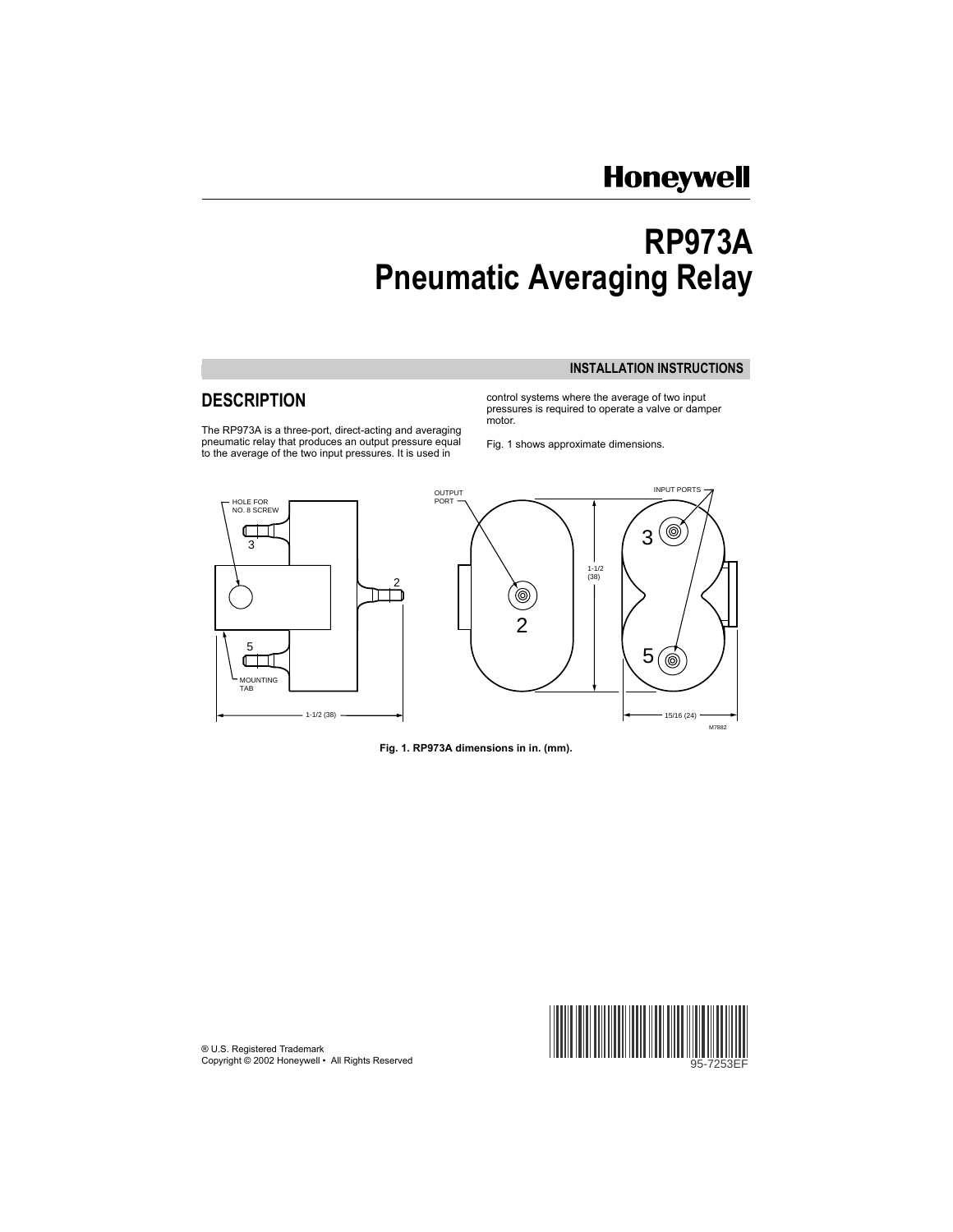## **INSTALLATION**

### **Mounting**

Suspend on tubing or mount on a surface. See Fig. 2.



**Fig. 2. Surface mounting.** 

### **Piping**

Fig. 3.shows adaptation piping. All connections are sharp barb 5/32 in. (4 mm) O.D. polyethylene tubing.

# $^\prime\hspace{-1.5pt}\Lambda$  CAUTION

**Equipment Damage Hazard.** To prevent damage to the sharp barb connections, do not attempt to cut or pull tubing. To remove tubing from the barb connections, cut tubing a few inches from the control device. Use a coupling to reconnect tubing.

NOTE: When the system is other than copper or polyethylene tubing, adapt as shown in Fig. 3. Some models provide parts for adapting.



**Fig. 3. Adaptation piping.** 

### **Port Identification Table**

The two right column in Table 1 identify the ports of older Honeywell pneumatic relays when upgrading installation.

#### **Table 1. Pneumatic Relay Ports.**

|         | <b>RP973A</b> | <b>RO904C</b>  | <b>RO94C</b> |
|---------|---------------|----------------|--------------|
| Input A |               | P <sub>1</sub> | 1A           |
| Input B | 3             | P <sub>2</sub> | 1B           |
| Output  |               | м              | 3            |
| Main    |               |                | 2            |

### **Checkout and Test**

The output should equal the average of the inputs within ±20 percent of the difference of the two inputs.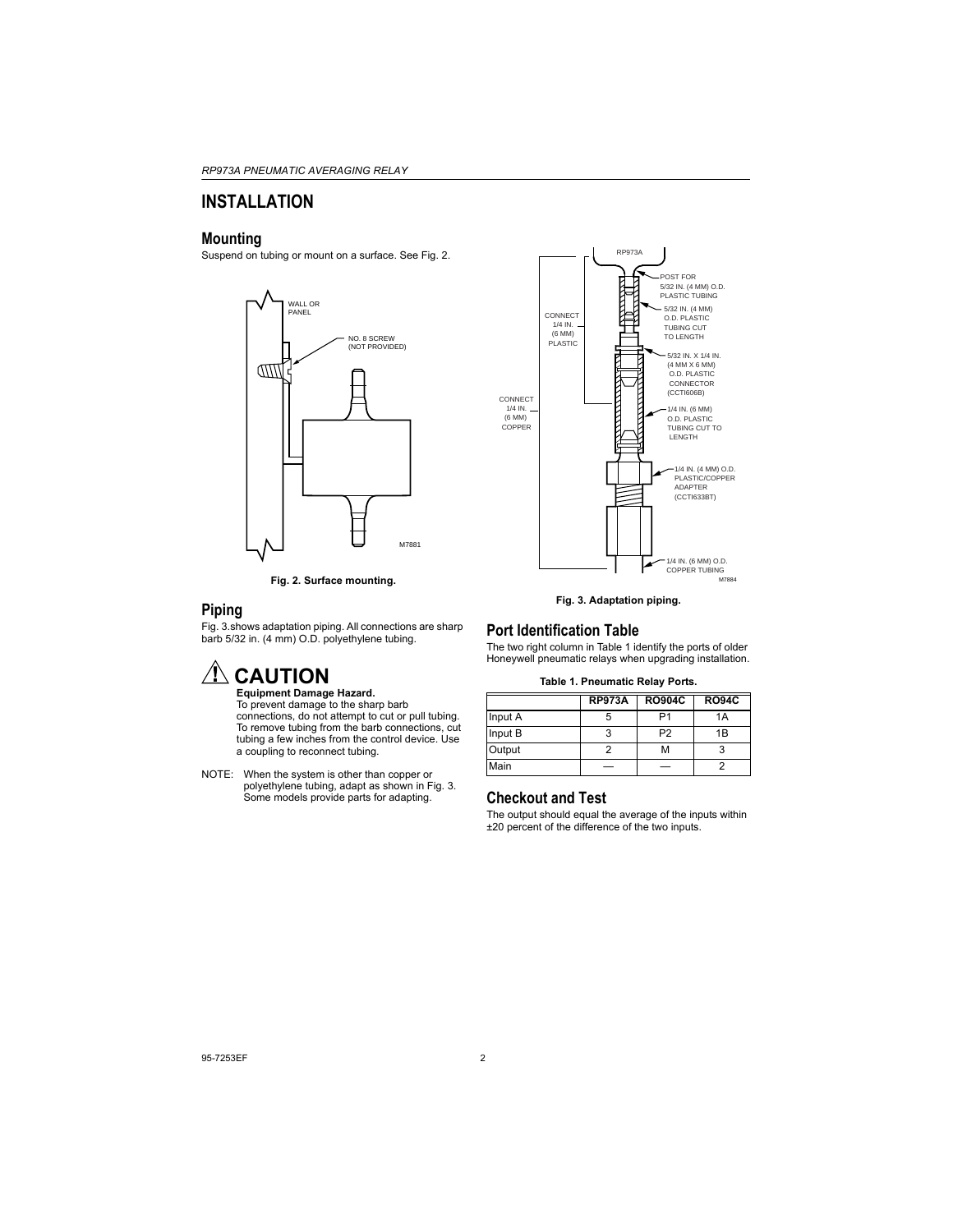### **ENGINEERING DATA**

### **Specifications**

**Model:** RP973A Pneumatic Averaging Relay.

#### **Operating Pressure Range:**

Normal: 0 to 18 psi (0 to 124 kPa). Maximum Safe: 30 psi (207 kPa).

**Operating Air Pressure:** 3 to 13 psi (21 to 90 kPa) input and output.

#### **Ambient Operating Limits:**

Temperature: 0 to 140°F (-18 to 60°C). Relative Humidity: 5 to 95%.

**Air Consumption:** .007 scfm max. (198 sccm).

**Flow Capacity:** .008 scfm (3.8 ml/s) at 18 psi (124 kPa) through either input with the other input and output (Port 2) at 0 psi (0 kPa).

**Construction:** Two filtered restrictions in a sonic welded plastic housing.

### **Operation**

The RP973A consists of two 0.005 in. (0.127 mm) matched restrictors in a single housing. See Fig. 4.The two signals to be averaged are each fed through a restrictor to a common chamber. See Fig. 4A.

This construction ensures that the pressure at the output can never be more than the average of the two input pressures. This occurs often in valve-unit type averaging relays. The higher pressure flows through the restrictor and out the other input.

The output pressure is the average of the two input pressures within ±20 percent or ±0.7 psi (4.8 kPa) of the difference between the high and low. It always falls about half way between the two input pressures. The closer the input pressures are in psi (kPa), the more accurate the RP973A becomes. If the inputs are 3 and 13 psi (21 and 90 kPa), the output is  $8 \pm 2$  psi (55  $\pm$ 14 kPa). See Fig. 4. If the inputs are closer, 12 and 13 psi (83 and 90 kPa), the output is closer to the average at 12.5 ±0.7 psi (86 ±5 kPa).





### **Application**

The RP973A averaging relay is a bleed-type device that requires its output line to be dead ended (0 scfm [0 ml/s] air consumption). See Fig. 5.

# **CAUTION**

**Equipment Damage Hazard.** Add an isolation relay (RP470B lockout relay) when an RP973 is feeding an air-consuming device such as another RP973A averaging relay or an SP970A,B pilot. See Fig. 5.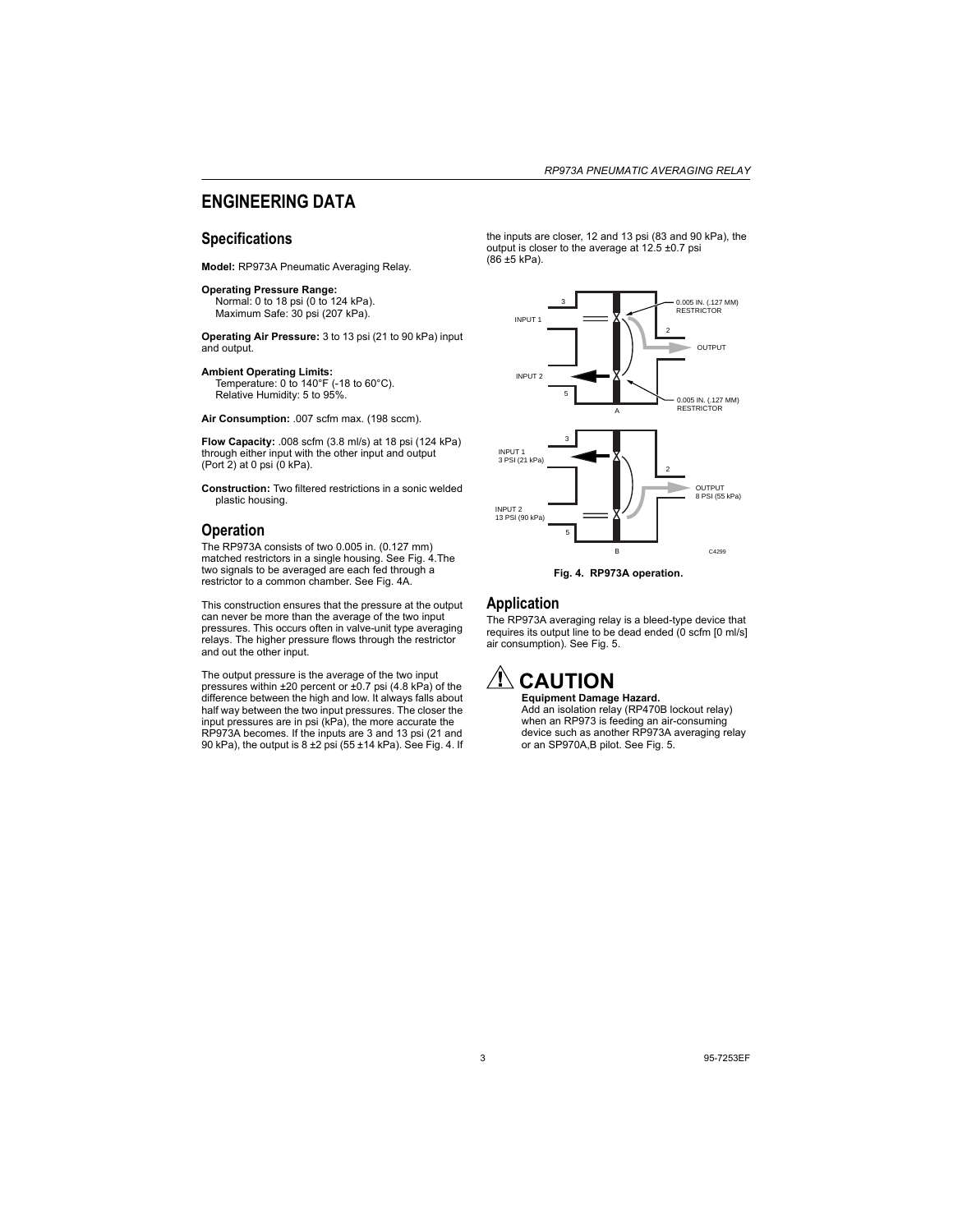



# **CAUTION**

**Equipment Damage Hazard.** Not recommended for averaging sensor lines. For averaging sensor lines use the RP922A Pneumatic Potentiometer.

Because input signal air flows from higher to lower, do not use the RP973A on bleed-type thermostat lines. To average bleed-type devices, use an isolating (repeating) circuit. See Fig. 6. Refer to Fig. 7 for a typical application. **Fig. 7. Typical application.** 



**Fig. 6. RP973A in an isolating circuit.** 



### **Honeywell**

### **Automation and Control Solutions**

1985 Douglas Drive North 35 Dynamic Drive<br>
Golden Valley, MN 55422 Scarborough, Ontario Golden Valley, MN 55422

Honeywell Honeywell Limited-Honeywell Limitée M1V 4Z9

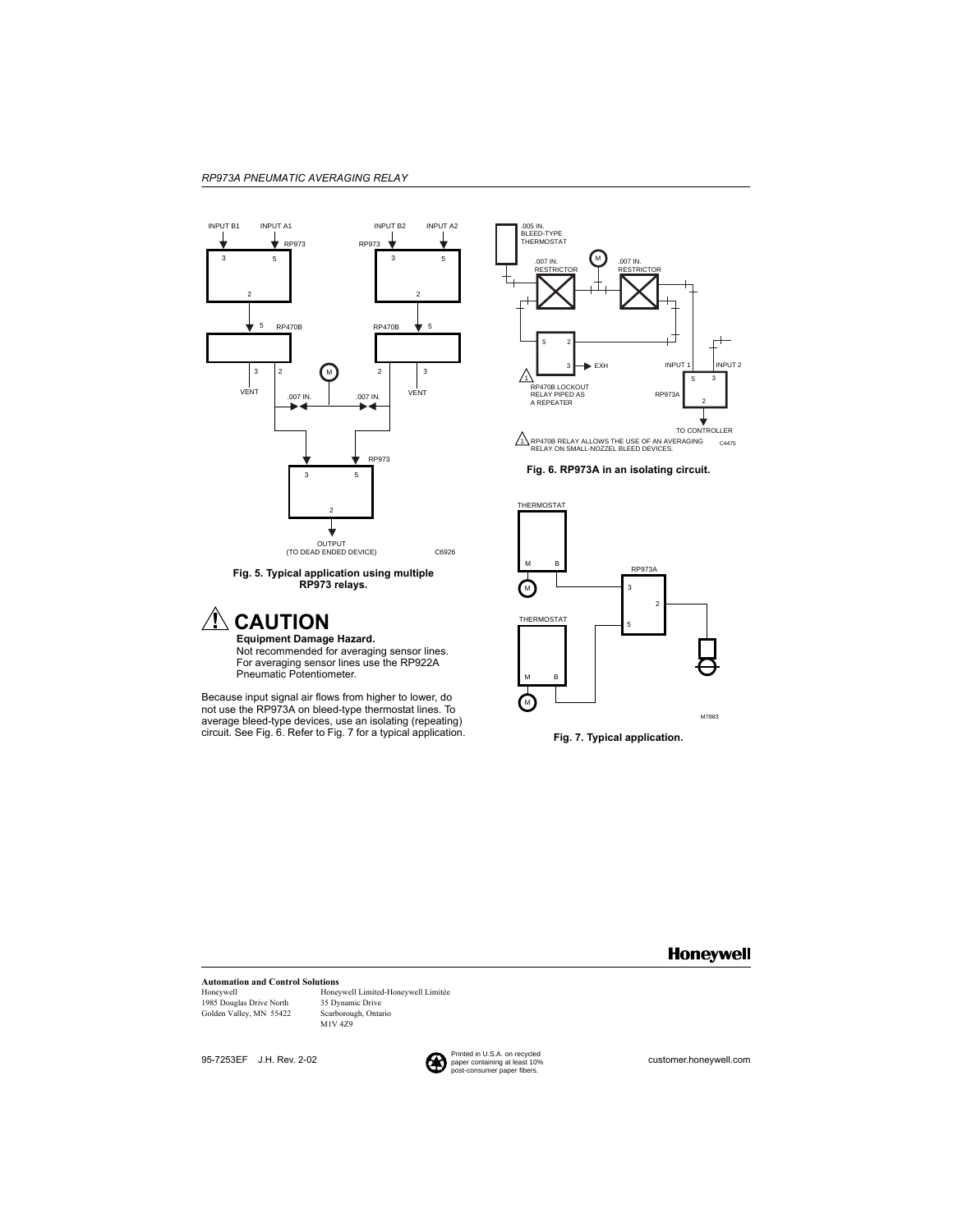# **Honeywell**

# **Relais pneumatique de moyenne RP973A**

### **NOTICE D'INSTAL LATION**

L'appareil RP973A est un relais pneumatique de<br>moyenne à trois orifices et à action directe qui produit moyenne à trois orifices et à action directe qui produit La Fig. 1 donne l'encombrement approximatif de une pr<br>une pression de sortie égale à la moyenne des deux l'appareil.<br>pressions d'entrée. Il est utilisé dans les syst

DESCRIPTION **régulation où la moyenne des deux pressions d'entrée** est nécessaire à la commande d'un moteur de registre ou de vanne.



**Fig. 1. Encombrement du RP973A, en mm (po).** 

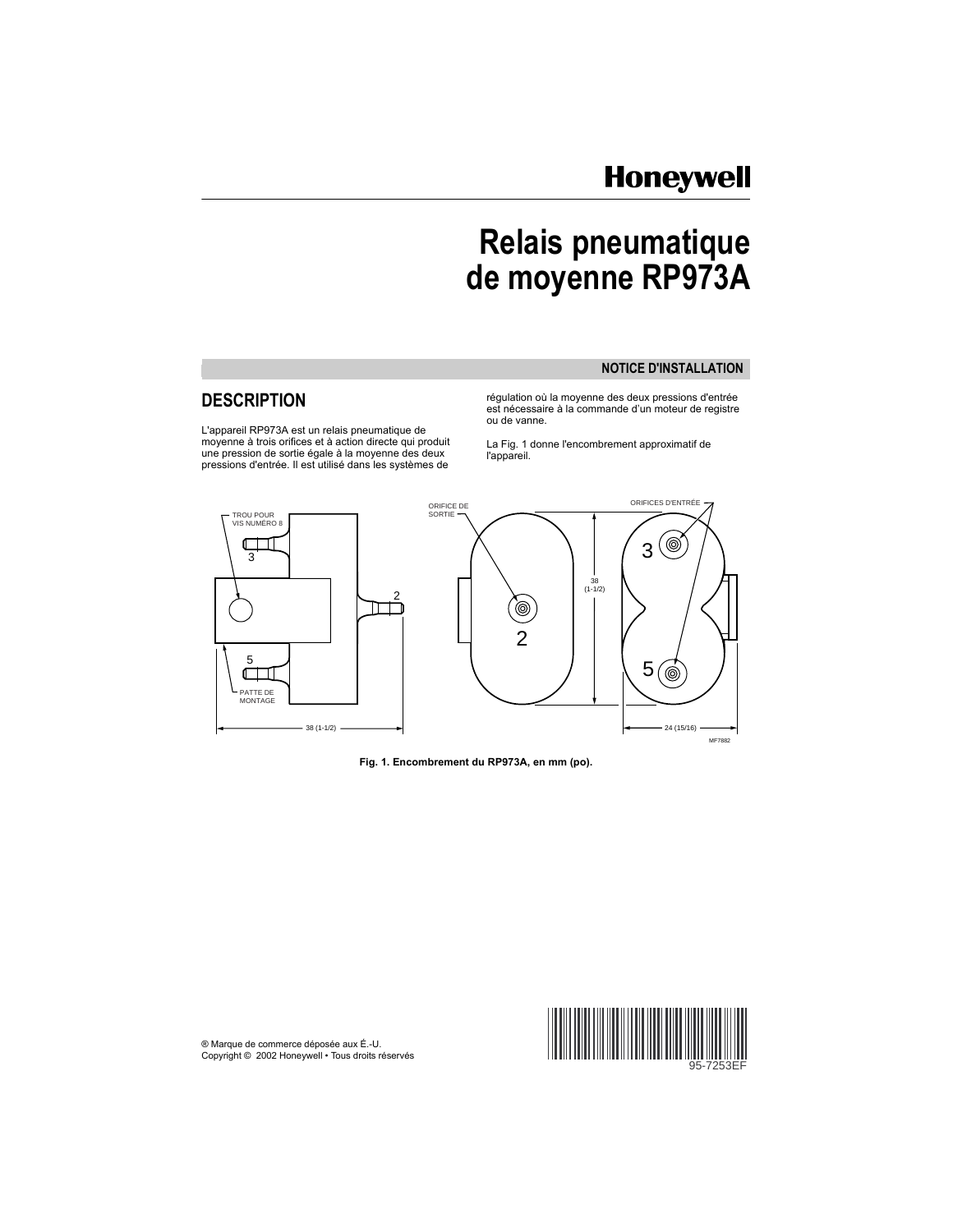## **INSTALLATION**

### **Montage**

Cet appareil peut être monté sur les canalisations ou en surface. Voir la Fig. 2.





### **Tuyaux**

La Fig. 3 montre comment effectuer le raccordement des tuyaux. Tous les raccords sont effectués avec des tuyaux à crans en polyéthylène de 4 mm (5/32 po) de diam. ext.

# **MISE EN GARDE**

**Risque de dommage matériel.** Ne pas couper ni tirer les canalisations afin de ne pas endommager les raccords à crans. Pour enlever la canalisation fixée au raccord à crans, la couper à quelques centimètres au-dessus du dispositif de régulation puis la raccorder au moyen d'un manchon.

REMARQUE : Si les canalisations ne sont pas en cuivre ou en polyéthylène, suivre les indications à la Fig. 3. Certains modèles comprennent les pièces à utiliser pour le raccordement.



**Fig. 3. Adaptateurs de tuyaux.** 

### **Tableau des divers orifices**

Le tableau 1 donne les orifices des relais pneumatiques Honeywell, y compris des anciens modèles. Cette information est utile lors de travaux de modernisation.

|  |  |  | Tableau 1. Orifices des relais pneumatiques. |
|--|--|--|----------------------------------------------|
|--|--|--|----------------------------------------------|

|               | <b>RP973A</b> | <b>RO904C</b>  | <b>RO94C</b>   |
|---------------|---------------|----------------|----------------|
| Entrée A      | 5             | P1             | 1A             |
| Entrée B      | 3             | P <sub>2</sub> | 1 <sub>R</sub> |
| Sortie        |               | м              |                |
| Canal. princ. |               |                |                |

### **Vérification et essai**

La pression de sortie doit être égale à la moyenne de la pression des entrées, avec un écart acceptable de ±20 % de la différence entre les deux entrées.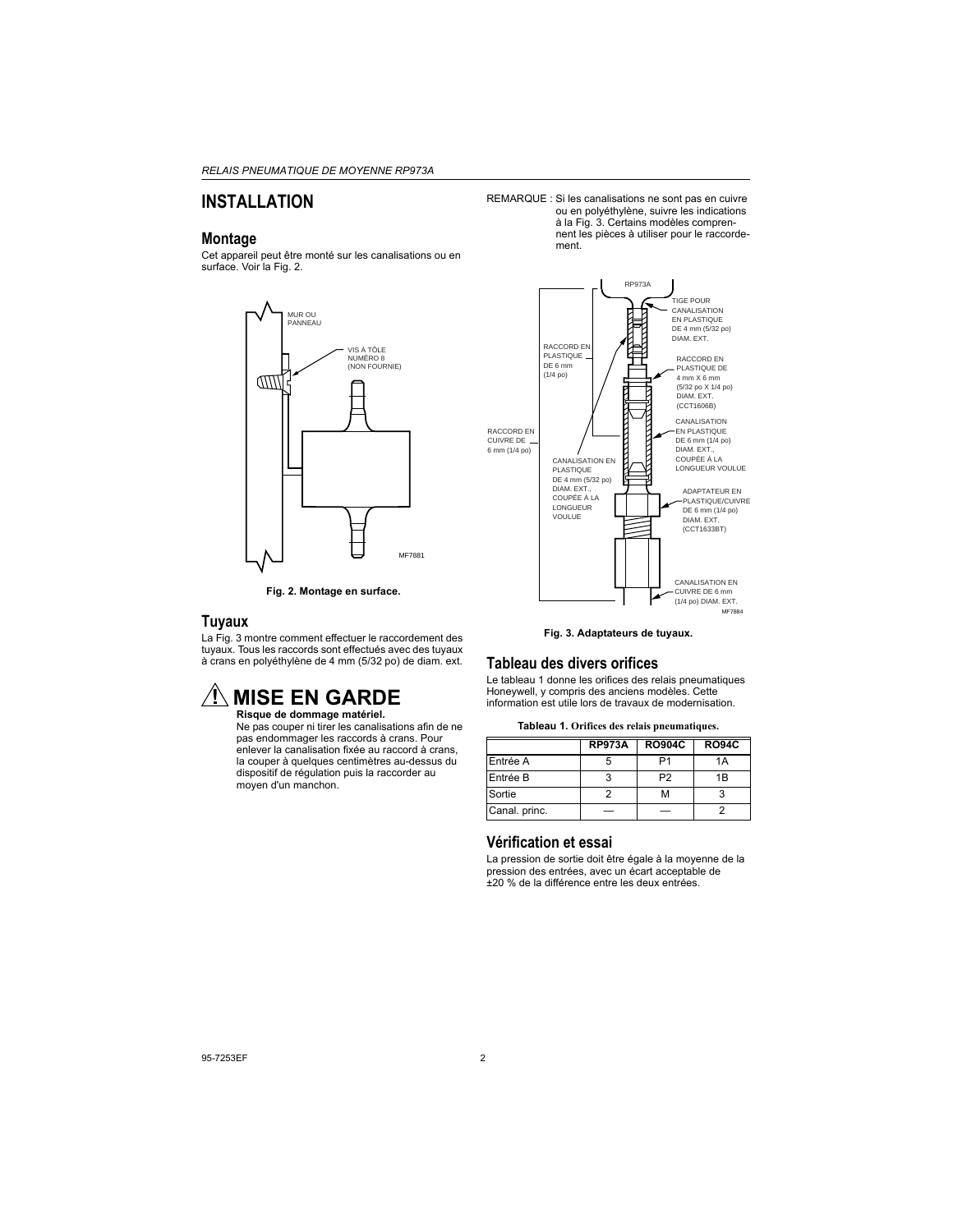### **FICHE TECHNIQUE**

### **Caractéristiques**

**Modèle :** relais pneumatique de moyenne RP973A.

#### **Gamme de pression de service:**

normale : 0 à 124 kPa (0 à 18 psi). admissible maximale : 207 kPa (30 psi).

**Pression d'air de service :** 21 à 90 kPa (3 à 13 psi), entrée et sortie.

**Limites ambiantes de service :**  Température : -18 à 60 °C (0 à 140 °F). Humidité relative : 5 à 95 %.

**Consommation d'air :** maximum 198 cm3/minute standard (0.007  $pi<sup>3</sup>/min$  standard).

Débit d'air : 3,8 ml/s (0,008 pi<sup>3</sup>/min standard ) lorsque l'une des pressions d'entrée est à 124 kPa (18 psi) et l'autre pression d'entrée et celle de sortie (orifice 2) sont à 0 kPa (0 psi).

**Fabrication :** deux réducteurs filtres dans un boîtier en plastique soudé par ultrasons.

### **Fonctionnement**

Le relais RP973A est composé de deux réducteurs de 0,127 mm ( 0,005 po) groupés dans un même boîtier. Voir la Fig. 4. Les deux signaux dont la moyenne sera établie traversent un réducteur installé dans une chambre commune. Voir la Fig. 4A.

Le relais est conçu de manière que la pression de sortie ne dépasse jamais la moyenne des deux pressions d'entrée, phénomène courant dans les relais de moyenne pour vannes. La pression la plus élevée traverse le réducteur et pénètre dans l'autre entrée.

La pression de sortie est égale à la moyenne des deux pressions d'entrée, avec un écart acceptable de ±20 % ou ±4,8 kPa (0,7 psi) de la différence entre la pression élevée et pression basse. Elle se situe toujours à midistance environ entre les deux pressions d'entrée. Plus les pressions en kPA (psi) des deux entrées sont rapprochées, plus le relais RP973A devient précis. Si les pressions d'entrée sont respectivement de 21 et 90 kPa (3 et 13 psi), la pression de sortie est de 55 ±14 kPa  $(8 + 2)$  psi). Voir la Fig. 4.

Si les deux pressions d'entrée sont plus rapprochées, par exemple 83 et 90 kPa (12 et 13 psi), la pression de sortie est plus près de la moyenne, à 86 ±5 kPa  $(12,5 \pm 0.7 \text{ psi})$ .



**Fig. 4. Fonctionnement du RP973A.** 

### **Application**

Le relais de moyenne RP973A est un appareil de type purgeur dont la sortie doit être située à l'extrémité de la canalisation (consommation d'air de 0 ml/s ou 0 pi $3$ /min standard). Voir Fig. 5.

### **MISE EN GARDE Risque de dommage matériel.**

Ajouter un relais d'isolement (relais de blocage RP470B) lorsqu'un relais RP973 alimente un appareil de consommation d'air tel qu'un autre relais de moyenne RP973A ou un sélecteur pneumatique SP970A, B, à l'orifice pilote. Voir Fig.5.